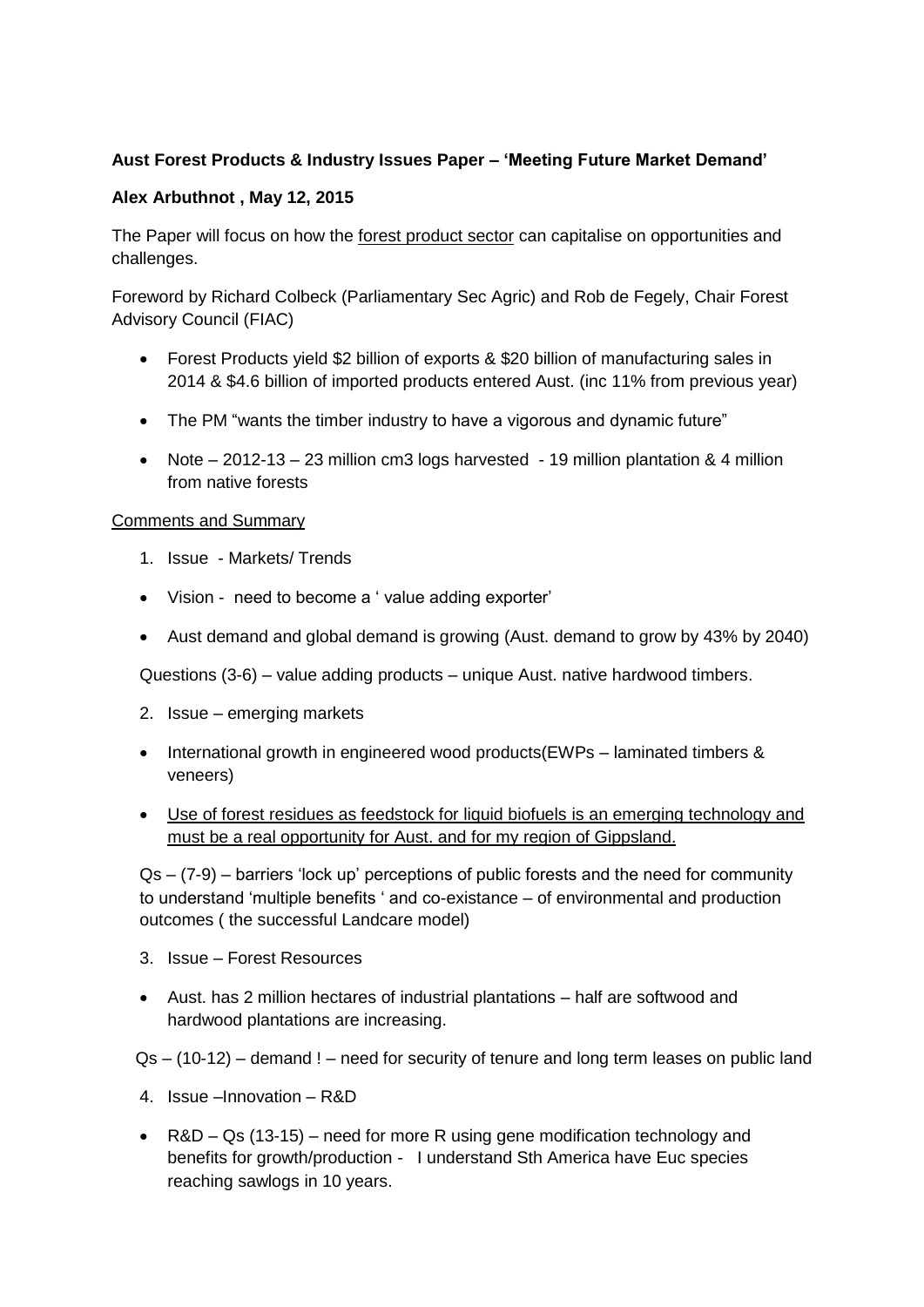- 5. Issue Consumer & Community engagement this is our greatest challenge and also our greatest opportunity .
- Idealism and urban populism is retarding opportunities for this nation to:
	- Become nationally sustainable in timber products ( reducing imports)
	- Growing value add timber product exports.
- Opportunity to progress.
	- BMP and international certification to underpin increase in ' multiple- use public native forests.
	- To achieve carbon neutral outcomes and carbon storage.
	- The " Wood. Naturally Better" consumer program- a joint initiative with Forest Products Aust. & Planet Ark is to be applauded.
	- Bi- partisan partnerships within Governments is also a positive step.

Qs (16-18) – successful PR programs and good news stories.

- 6. Issue Strengthen regions
- Integrated industry benefits to regional growth an opportunity.
	- A need to focus timber products as an essential part of regional growth.
	- Timber production manufacturing centres are often 'State of Art 'should be promoted as value centres with tourism information and facilities. Note Arbuthnot's redgum sawmill at Koondrook on the Murray River in northern Victoria has successfully integrated their 125 year timber centre with the region's growing tourism industry. Gippsland would have at least 3 mills that be part of the regions tourism.
	- Establishing Industry or Forestry hubs /clusters can assist in this development.
- Biomass uses and promoting the role of timber products in carbon storage and trees in carbon sequestration should assist in regions elevating this industry.
	- Note Gippsland has a real opportunity to re-vegetate large areas of the Strzelecki Range (now considered to steep for conventional farming) to forests which can be used for timber production, carbon sinks and biodiversity – a win win outcome. A regional project with industry, urban and environmental support will allow the Gippsland region to value you add its food, agribus, tourism and energy industries.

Qs (19-21) – integrated outcomes boost regional growth.

- 7. Issue infrastructure
- Connecting regional roads are essential infrastructure for this industry.